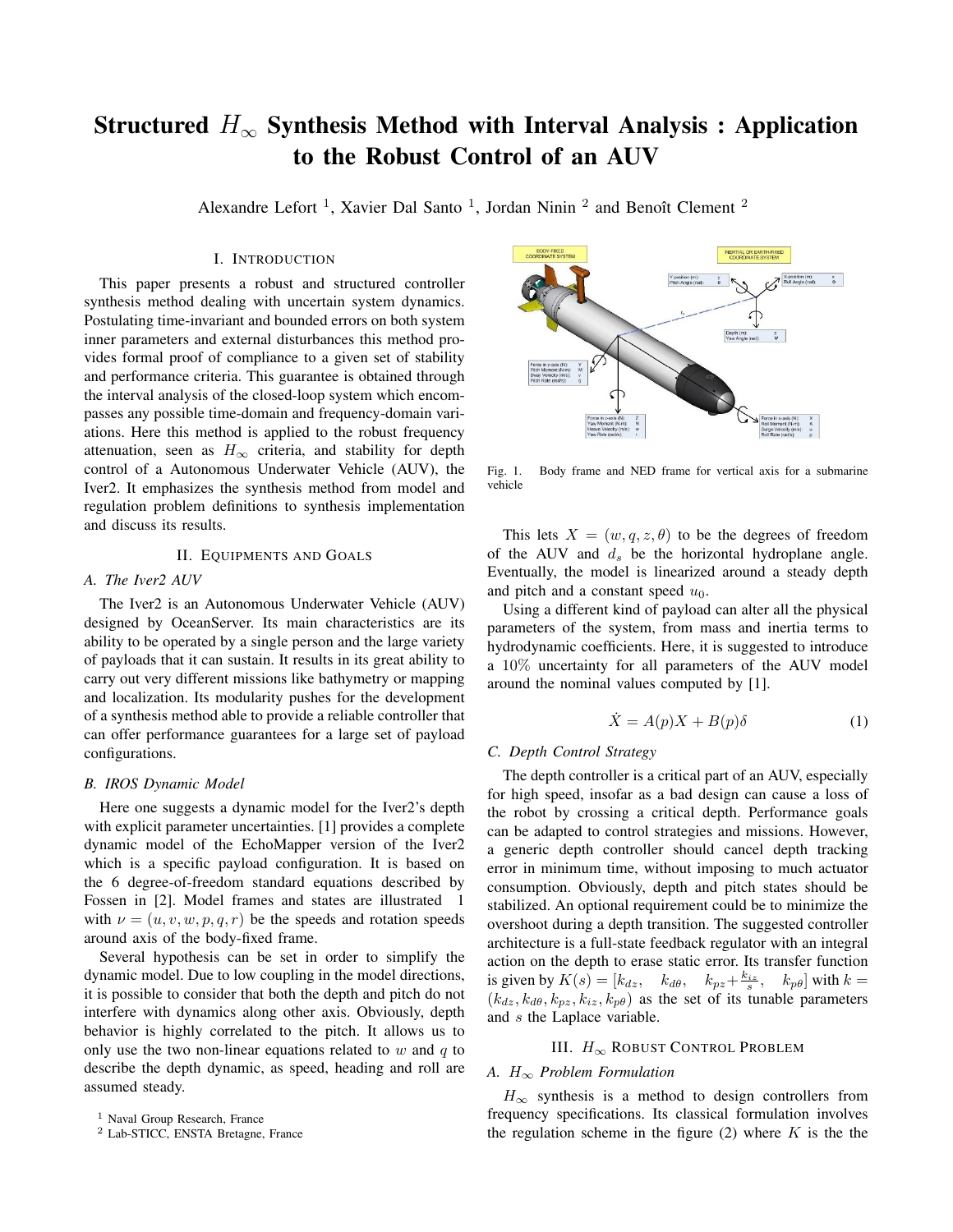controller to compute and  $P$  is the plant to control, seen as Linear Time Invariant (LTI) systems.  $w$  represents the vector of inputs perturbations,  $z$  the regulated outputs,  $u$  is the control signal and  $y$  are the measured outputs.



Fig. 2. Standard regulation scheme.

Let  $F(P, K)$  be the Linear Fractional Transform of P and  $K$ . It can be described as a matrix of transfer functions that maps the inputs  $w$  to the outputs  $z$ , such as,

$$
F(G, K) = \begin{pmatrix} T_{w \to z_1}(s) \\ \vdots \\ T_{w \to z_q}(s) \end{pmatrix}
$$

where s is the Laplace variable and  $T_{w \to z_i}(s)$  =  $(T_{w_1\rightarrow z_i}(s),$ 

 $..., T_{w_n \to z_i}(s))$  is a row vector that maps w to  $z_i$ .

Practically, the goal of the  $H_{\infty}$  synthesis is to compute a controller that minimizes the maximal response of the outputs  $z$  from inputs  $w$  over the frequencies. The maximal responses can be quantified by the  $H_{\infty}$  norm. With the  $||.||_{\infty}$  norm defined as  $||T_{w\to z_i}||_{\infty} = \sup_{\omega \neq 0}$  $||z_i(j\omega)||_2$  $\frac{||z_i(y\omega)||_2}{||w(j\omega)||_2}$ , the  $H_{\infty}$  synthesis can be defined as the following optimization problem:

The plant  $P$  is built from  $G$  the plant to control, augmented with weighting filters that amplify non-desired behaviors of the objective outputs. With  $T_{w \to z_i}(s)$  the *i*th channel of  $G$ , and  $W$  an associated weighting filter, the corresponding transfer of the plant P will be  $T_{w\to \tilde{z}_i}(j\omega)$  =  $W(j\omega)T_{w\rightarrow z_i}(j\omega)$ .  $\tilde{z}_i$  is the weighted objective output. W can be chosen as a frequency template. If  $||WT_{w\rightarrow z}||_{\infty} \leq 1$ , then W bounds the frequency response of  $T_{w\to z}$ .

A adequate choice for the problem formulation and the weightings W allows the  $H_{\infty}$  synthesis to be a powerful tool with multiple objectives such as disturbance rejection or the minimization of tracking error.

#### *B. Solving the* H<sup>∞</sup> *synthesis problem*

The solution of the  $H_{\infty}$  synthesis problem can be computed by solving Riccati equations as in [3] or by using Linear Matrix Inequalities as in [4]. However those methods fail to provide structured controllers that make LPV implementation difficult.

In this paper it is suggested to use an innovative optimization algorithm to provide a structured solution to the  $H_{\infty}$ synthesis problem with an guaranteed robustness to explicit model uncertainties. This method is fully described in [5]. It suggests to formulate the  $H_{\infty}$  problem as a minimax global optimization problem under non-convex constraints and to solve it with a branch and bound algorithm based on interval analysis.

First we translate the standard  $H_{\infty}$  problem into a minimax optimization problem. The structured controller K has the parameter gains  $k \in \mathbb{R}^n$  and the model uncertain parameters are defined as:

$$
p \in \{ [p_{1_{min}} \quad p_{1_{max}}], ..., [p_{m_{min}} \quad p_{m_{max}}] \}.
$$

The optimization goal is to find the appropriate controller gain values k that minimize the maximal values of the  $H_{\infty}$ norms set through uncertain parameters. As the  $H_{\infty}$  norm is also the maximal gain value through pulsation, the two maximum are merged in the expression given in equation (2):

$$
\begin{cases}\n\min_{k \in \mathbb{R}^n} (\max_{i \in \{1, ..., q\}, p \in P, \omega \in \mathbb{R}} (|T_{w \to z_i}(j\omega, p, k)|^2)) \\
\text{subject to } K(k) \text{ stabilizes } F(P, K)\n\end{cases} \tag{2}
$$

#### IV. APPLICATION

#### *A. Translation of control goals into*  $H_{\infty}$  *criteria*

The requirements from Section II-C are now translated as  $H_{\infty}$  criteria. Depth tracking error and plane consumption minimization can be explicitly interpreted as the minimization of the  $H_{\infty}$  norm of depth and stern plane sensitivity, respectively  $T_{r_z \to e_z}(k, p)$  and  $T_{r_z \to d_s}(k, p)$ . Complete static error cancellation can be reached by bounding depth sensitivity on low frequencies, forcing the use of the integral gain. It has been empirically observed that the overshoot is tightly correlated with the maximum value of the sensitivity, or its  $H_{\infty}$  norm. It is suggested to bound the depth sensitivity with a constant close to 0 dB.

One can notice that aforementioned methods for  $H_{\infty}$  synthesis implied to uses a stable inverse weighting functions. It is not the case with our synthesis method which gives more freedom to the designer. We take this opportunity to make criteria formal expression as simple as possible in order to make it faster to compute using the optimization algorithm. Hence, the depth sensitivity will be bounded by the weighting function  $W_z(s) = \min(20s, 1.6)$  and the depth sensitivity by  $W_z(s) = 1.6$ . Eventually, the stability requirement is obtained by the internal stabilization of the closed-loop system.



Fig. 3. Control scheme with weighting functions

The control scheme presented on Figure 3 shows the location of weighting functions and the regulated outputs. It follows the standard regulation scheme on Figure 2.

Robust internal stability can be validated by the computation of an analytic criterion such as the Lienard-Chipart Criterion from [6]. It is derived from the Routh-Hurwitz Criterion but it has a reduced computation complexity. [7]